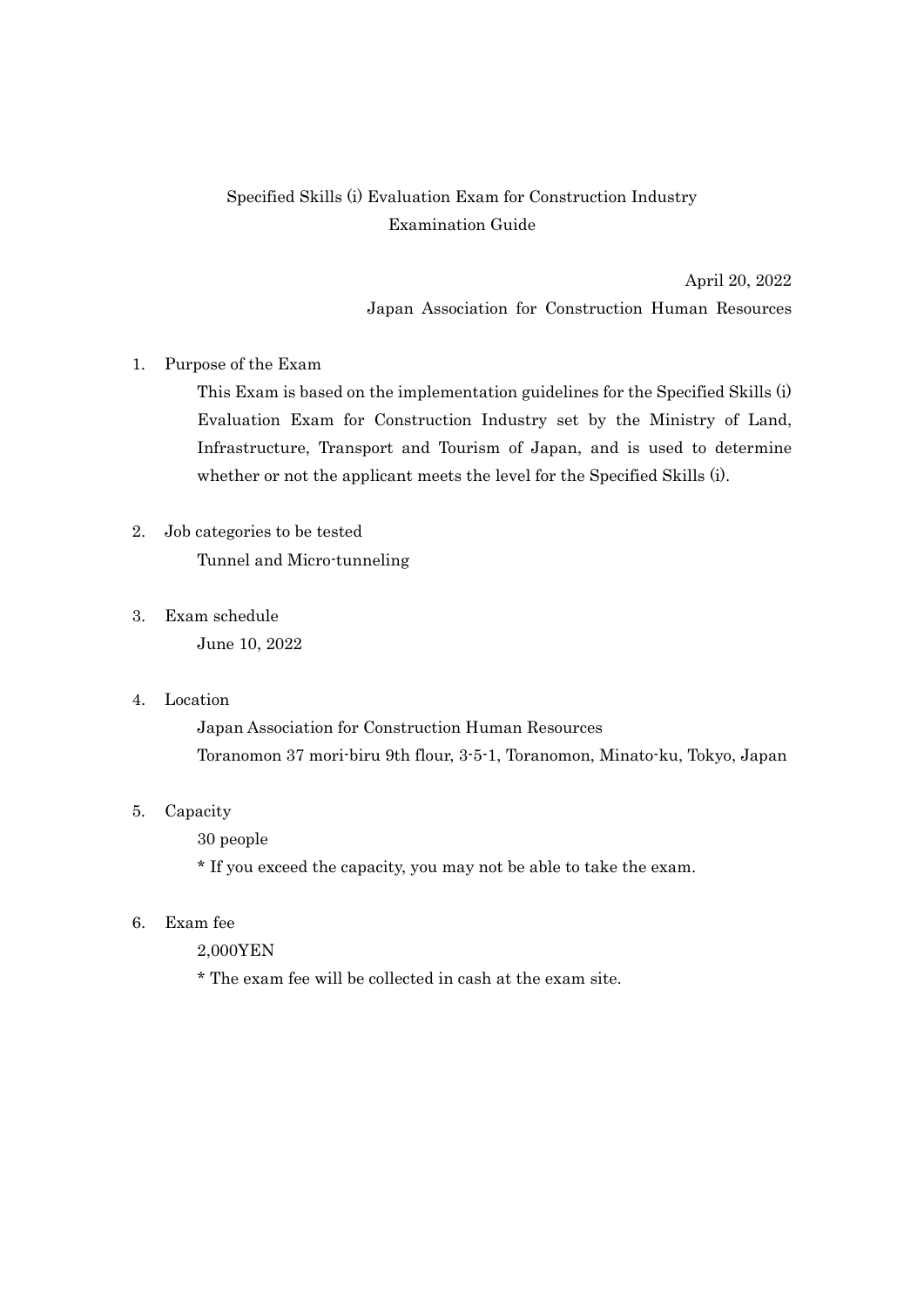7. Contents of the exam

This evaluation exam will be conducted by theoretical tests and practical skills tests in accordance with the implementation guidelines for the Specified Skills (i) Evaluation Exam for Construction Industry set by the Ministry of Land, Infrastructure, Transport and Tourism. The tasks of practical skills tests are published in advance.

For details on the test scope and practical test tasks, please refer to the exam announcement site of Japan Association for Construction Human Resources.

Japanese: https://jac-skill.or.jp/exam.html English: https://jac-skill.or.jp/exam\_en.html

### 8. Application for Exam

① Reception period

From May 11 to 25 at 12:00 noon, 2022

② How to apply

Apply from Applicant's Page of the exam announcement site of Japan Association for Construction Human Resources.

\* ID registration to Applicant's Page is needed before the application.

\* It is necessary that the examinee oneself has one's ID registered on Applicant's Page.

\* Please apply from the link displayed on Applicant's Page.

\* Please enter your name in uppercase letters with the same spelling as your residence card or passport.

\* The face photo used for the certificate of acceptance must be taken within 3 months and clearly shown, and must be facing the front and have no cap and no background.

\* The size of the photo may be large, but photos smaller than 600 pixels in height and 450 pixels in width will not be accepted. Even if the face part is trimmed, it needs to be large enough.

\* Please send the photo taken with your smartphone against the background of the white wall without any processing or size adjustment.

\* Retakes of photographs will not be accepted. Please take a picture of yourself and send it.

\* Photos that are out of focus, photos with shining glasses, photos with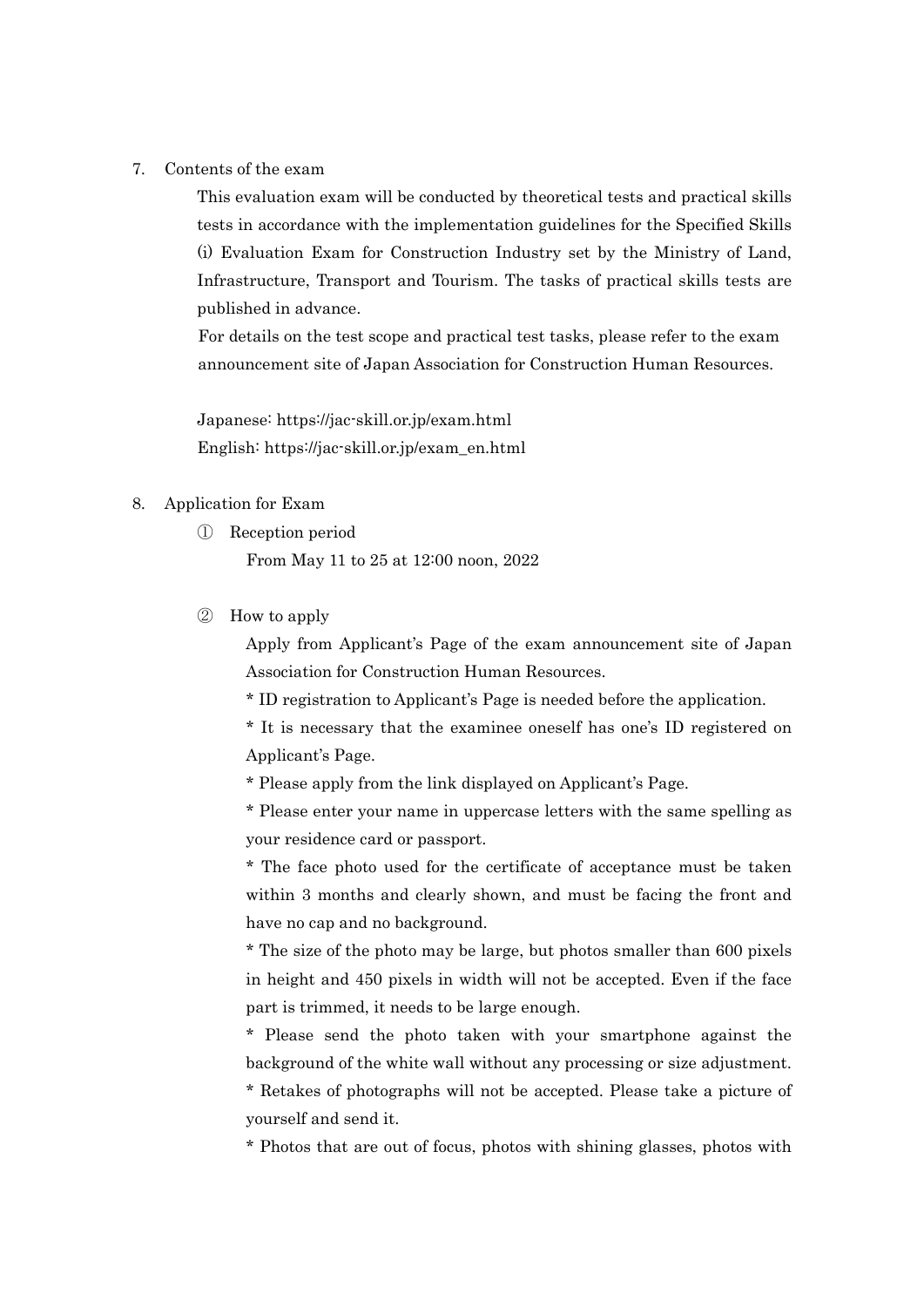objects in the background, photos that are not looking straight ahead, and photos that have been processed will not be accepted.

\* You will need a photo of the front surface of your valid residence card or something that shows that you are properly resident. You do not need a photo of the back of your residence card.

\* When showing the validity with the period of stay renewal permission sticker attached to the passport, the hole letter of the passport number on each page can be identified by taking a picture of the entire passport page so that it can be seen that the passport is the same as the person's column of the passport. Please make sure that they are the same.

\* For passports such as Vietnam and China that do not have a hole letter of the passport number, bend the page so that the identity field of the passport and the page of the residence permit sticker appear at the same time, and take a picture of the entire passport. ..

\* We will not accept photos of residence cards and passports that are too small to be identified, or those that are shining on the face of the card and cannot be identified.

\* A copy of the residence card cannot be confirmed to be the same person as the face photo, so please take a photo of your residence card and send it.

- 9. What to bring on the day
	- ① Certificate
		- Residence card (In case of a resident)
		- Passport (In case of a temporary visitor)
	- ② Admission ticket

It will be sent as a PDF file to your applicant's page, so please print it out or show it on your smartphone screen on the day.

- ③ Exam fee ¥2,000 in cash
- ④ Calculator

You can't use your smartphone or tablet instead of a calculator

\* If you do not bring these on the day, you will not be able to take the test.

- 10. COVID-19 infection prevention measures
	- ① Measure your body temperature on site. You can not take the Exam, if it is over 37.5℃.